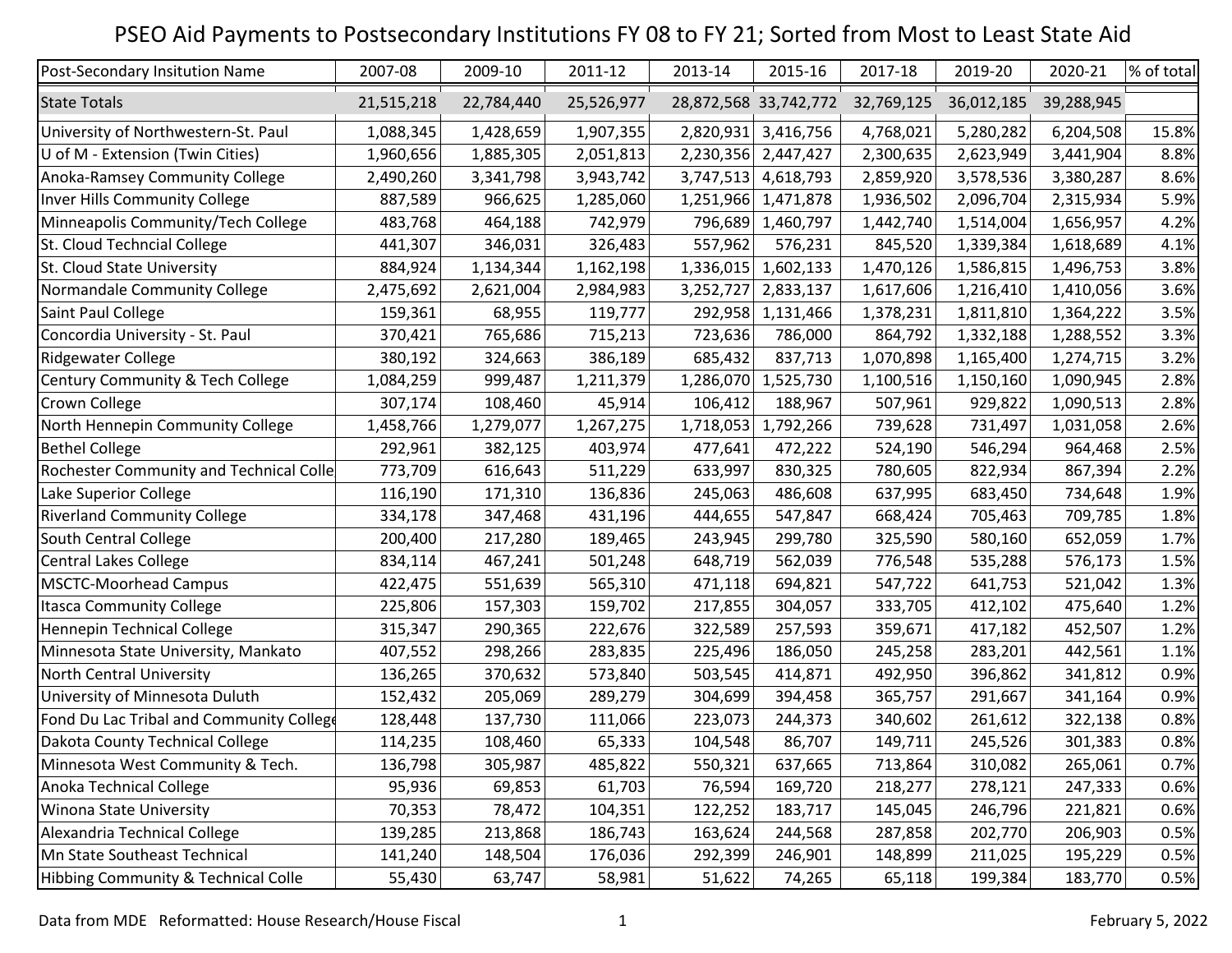## PSEO Aid Payments to Postsecondary Institutions FY 08 to FY 21; Sorted from Most to Least State Aid

| Post-Secondary Insitution Name           | 2007-08        | 2009-10        | 2011-12    | 2013-14     | 2015-16     | 2017-18                          | 2019-20        | 2020-21    | % of total |
|------------------------------------------|----------------|----------------|------------|-------------|-------------|----------------------------------|----------------|------------|------------|
| <b>State Totals</b>                      | 21,515,218     | 22,784,440     | 25,526,977 |             |             | 28,872,568 33,742,772 32,769,125 | 36,012,185     | 39,288,945 |            |
| Northland Community/Tech College         | 126,849        | 121,569        | 115,240    | 83,489      | 135,504     | 108,530                          | 142,236        | 170,582    | 0.4%       |
| <b>Bethany Lutheran College</b>          | 31,268         | 75,419         | 62,611     | 97,280      | 113,924     | 116,442                          | 138,637        | 167,555    | 0.4%       |
| Metropolitan State University            | 22,918         | 21,189         | 53,718     | 92,248      | 114,896     | 103,053                          | 94,189         | 158,907    | 0.4%       |
| Mesabi Range Community/Tech College      | 273,241        | 188,549        | 267,683    | 313,271     | 313,000     | 488,284                          | 207,850        | 126,477    | 0.3%       |
| Minnesota Stat University, Moorhead      | 96,114         | 72,726         | 95,277     | 108,089     | 70,765      | 77,898                           | 56,937         | 114,370    | 0.3%       |
| Pine City Technical College              | 23,806         | 50,998         | 25,952     | 25,531      | 40,826      | 62,075                           | 83,606         | 100,317    | 0.3%       |
| University of Minnesota Crookston        | 140,884        | 158,381        | 174,947    | 94,112      | 144,641     | 123,339                          | 56,302         | 97,074     | 0.2%       |
| <b>Vermilion Community College</b>       | 117,078        | 53,691         | 39,200     | 74,544      | 50,158      | 71,812                           | 42,544         | 95,344     | 0.2%       |
| University of Minnesota Morris           | 190,807        | 206,506        | 133,025    | 122,811     | 100,121     | 72,827                           | 46,354         | 90,804     | 0.2%       |
| St. Catherine University                 | 42,638         | 33,041         | 33,392     | 23,109      | 23,329      | 49,904                           | 55,455         | 62,266     | 0.2%       |
| Southwest Minnesota State University     | 31,446         | 77,754         | 70,777     | 59,822      | 127,533     | 57,004                           | 53,338         | 60,320     | 0.2%       |
| Concordia College - Moorhead             | 58,983         | 31,604         | 88,199     | 0           | 40,243      | 35,501                           | 30,691         | 44,970     | 0.1%       |
| Bemidji State University                 | 52,765         | 36,453         | 56,985     | 43,049      | 46,853      | 18,460                           | 45,084         | 41,294     | 0.1%       |
| <b>Gustavus Adolphus College</b>         | 22,030         | 40,044         | 5,807      | 7,082       | 30,717      | 32,796                           | 30,620         | 40,862     | 0.1%       |
| Northwest Technical College              | 33,933         | 19,932         | 40,470     | 50,876      | 11,859      | 41,789                           | 47,624         | 37,619     | 0.1%       |
| Saint Mary's University of Minnesota     | 106,063        | 118,157        | 70,233     | 73,612      | 38,688      | 53,555                           | 12,700         | 31,781     | 0.1%       |
| <b>Hamline University</b>                | 22,030         | 22,626         | 33,392     | 46,963      | 38,104      | 28,806                           | 33,231         | 30,268     | 0.1%       |
| Rainy River Community College            | 159,006        | 158,560        | 181,299    | 200,337     | 31,300      | 18,257                           | 40,850         | 28,755     | 0.1%       |
| Dunwoody Industrial Institute            | 36,006         | 18,196         | 10,889     | 14,536      | 8,943       | 20,083                           | 14,816         | 24,431     | 0.1%       |
| College of St. Scholastica               | 74,440         | 84,039         | 78,762     | 43,236      | 31,106      | 44,629                           | 43,602         | 22,485     | 0.1%       |
| Oak Hills Christian College              | 0              | 11,313         | 13,067     | 51,622      | 21,385      | 29,618                           | 33,019         | 12,107     | 0.0%       |
| Minneapolis College of Art and Design    | 17,233         | 12,929         | 6,715      | 5,218       | 2,916       | 6,694                            | 5,292          | 11,026     | 0.0%       |
| <b>Red Lake Nation College</b>           | 0              | 0              | 0          | 0           | 0           | 8,926                            | 30,691         | 10,594     | 0.0%       |
| Finishing Trades Inst. Upper Midwest     | 0              | 0              | 0          | 0           | $\Omega$    | 0                                | 14,393         | 9,513      | 0.0%       |
| White Earth Tribal and Community College | 0              | $\mathbf{0}$   | 0          | 0           | 23,718      | 22,517                           | 6,773          | 7,135      | 0.0%       |
| Leech Lake Tribal College                | 0              | 10,774         | 0          | 0           | 29,162      | 4,057                            | 8,255          | 4,108      | 0.0%       |
| American Indian OIC                      | 0              | 1,077          | $\Omega$   | 0           | 0           | 0                                | $\Omega$       | 0          | 0.0%       |
| Augsburg College                         | 711            | $\overline{0}$ | 4,356      | 0           | 0           | 0                                | $\overline{0}$ | 0          | 0.0%       |
| College of St. Benedict                  | $\overline{0}$ | 0              | 0          | 0           | 0           | $\overline{0}$                   | 0              | 0          | 0.0%       |
| Macalester College                       | 8,528          | 12,390         | 10,889     | 6,709       | 5,443       | 811                              | $\overline{0}$ | 0          | 0.0%       |
| Martin Luther College                    | 0              | 1,616          | $\Omega$   | 0           | 0           | $\Omega$                         | 1,905          | 0          | 0.0%       |
| Mpls College of Art & Design             | 17,233         | 12,929         | 6,715      | 5,218       | 2,916       | 6,694                            | 5,292          | 0          | 0.0%       |
| <b>Presentation College</b>              | 25,228         | 25,140         | 7,078      | 0           | 583         | 0                                | 1,270          | 0          | 0.0%       |
| Summit Academy, OIC                      | 112,814        | 35,914         | 10,889     | $\mathbf 0$ | $\mathbf 0$ | 2,029                            | 0              | 0          | 0.0%       |